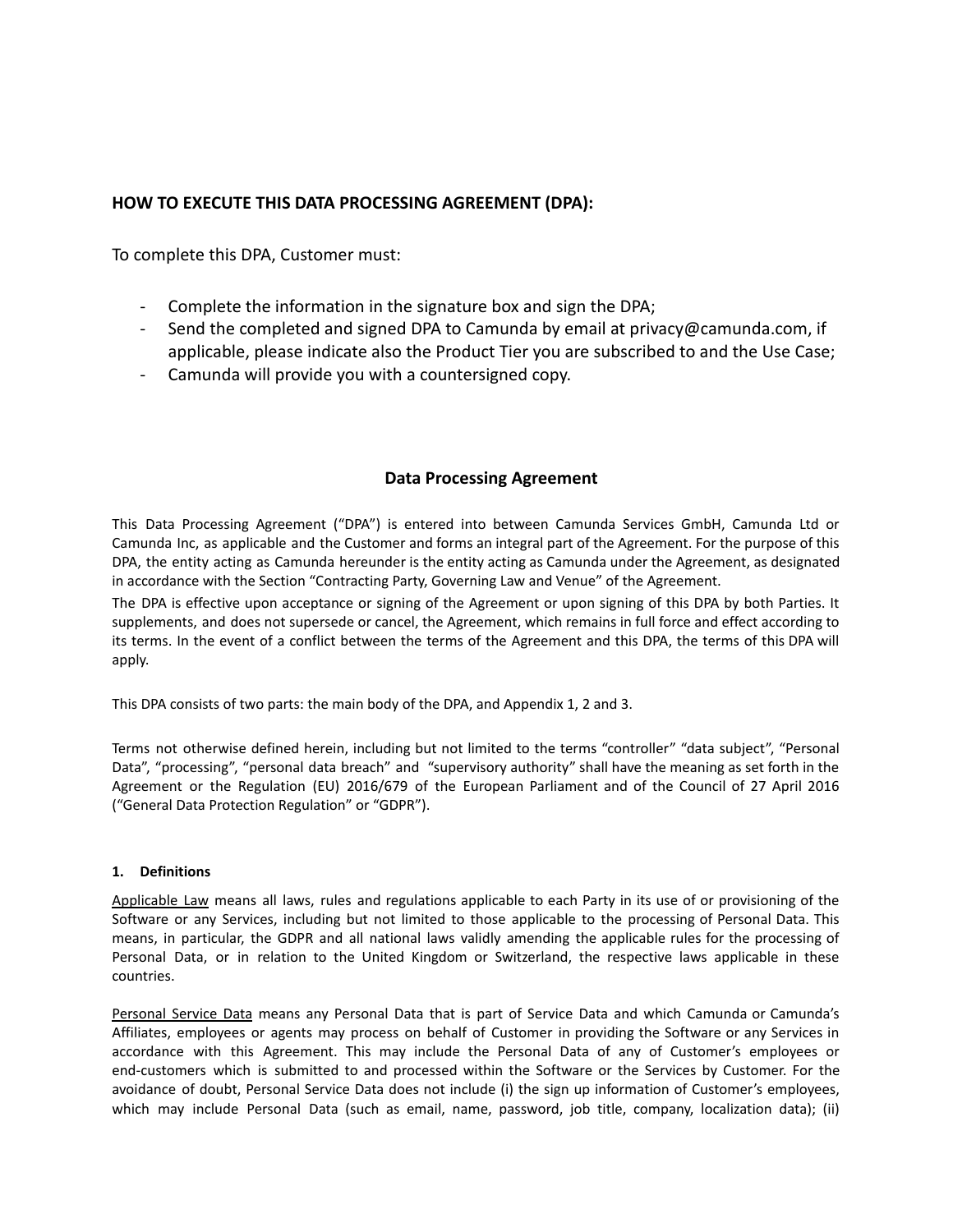Telemetry Data, and (iii) Personal Data about visitors to the Camunda Website (as further set for in the Privacy Policy).

SCC means the EU Standard Contractual Clauses pursuant to European Commission Decision of 4 June 2021.

Service Data means any information processed or transmitted by or on behalf of Customer in the Software or in connection with performance of the Services during the Subscription. All Service Data processed under the terms of this Agreement will remain the property of Customer.

Sub-processor means a third party subcontractor engaged by Camunda that performs Camunda's obligations under this DPA on behalf of Camunda. Customer hereby consents to Camunda's use of Sub-processors. A list of current Sub-processors can be found in Appendix 3.

#### **2. Scope of the DPA and roles of the Parties**

- 2.1 This DPA applies to any and all activities associated with the Agreement, in whose scope Customer's Personal Service Data is submitted to and processed within the Software or any Services by Camunda, Camunda's employees or agents as per the instructions of Customer as a controller and the GDPR being applicable to such processing. Unless provided for otherwise in the Agreement, the processing will be limited to the storage or processing of certain limited Personal Service Data on a server and incidental access to such data when providing the Software or the Services pursuant to the Agreement. This DPA details the Parties' obligations in relation to the protection of Personal Service Data. For the avoidance of doubt, Camunda does not act as a Data Processor or Service Provider when it collects any data which is not Personal Service Data.
- 2.2 Customer shall be the "controller" in accordance with Art. 4 no. 7 GDPR and Camunda shall be "processor" in accordance with Art. 4 no. 8 GDPR.

#### **3. Nature and Purpose, Duration and Specification of Processing Operations**

- 3.1 The nature and purpose of the data processing under this DPA is the provision of the Services and providing the Software and/or the Services to Customer and the performance of Camunda's obligations under the Agreement and this DPA (or as otherwise agreed by the Parties).
- 3.2. The categories of Personal Data and data subjects which may be subject to the processing within the scope of this DPA are listed in Appendix 1. Appendix 1 can be amended by written notice to Camunda, provided that Camunda confirms the receipt of such notice in writing.
- 3.3 The duration of the processing shall correspond to the Agreement Term.

## **4. Responsibilities**

- 4.1 Within the scope of this DPA, Customer shall be solely responsible for compliance with Applicable Laws including but not limited to the lawfulness of disclosing Personal Data to Camunda and the lawfulness of having Personal Data processed on behalf of Customer.
- 4.2 Customer's individual instructions on data processing shall, initially, be as detailed in the Agreement. Customer shall subsequently be entitled to modify, amend or replace such individual instructions in writing or in a machine-readable format (e.g. via email) by issuing such instructions to the point of contact designated by Camunda. Instructions not foreseen in or covered by the Agreement shall be treated as requests for changes to the Agreement and will only be effective if documented in a written addendum which is signed by both Parties. Customer shall, without undue delay, confirm in writing or by email any oral instruction given.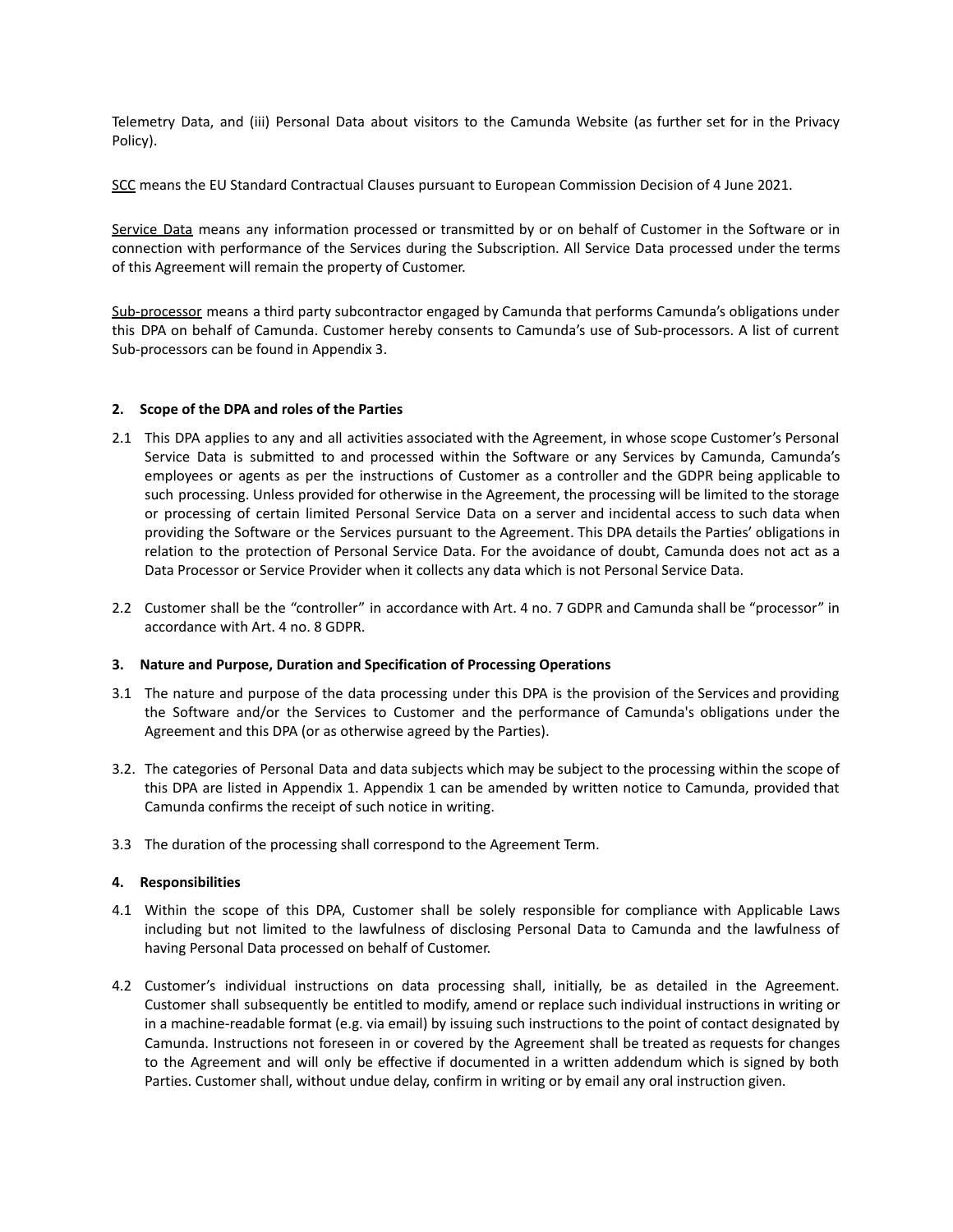#### **5. Camunda´s obligations**

- 5.1 Except where expressly permitted by Art. 28 para. 3 lit. a) GDPR, Camunda shall process Personal Service Data only within the scope of the Agreement and the documented instructions issued by Customer, unless required to do so by Applicable Law to which Camunda is subject to. In such case, Camunda shall inform Customer of that legal requirement before processing, unless Applicable Law prohibits such information from being shared on important grounds of public interest.
- 5.2 If Camunda believes that an instruction would be in breach of Applicable Law, Camunda will notify Customer of such belief without undue delay. Camunda is entitled to not perform the relevant instruction until Customer confirms that it complies with Applicable Law or modifies such instruction.
- 5.3 Camunda shall, within Camunda's scope of responsibility, organize Camunda's internal organization so that it satisfies the specific requirements of the Applicable Law. Camunda shall, in particular, taking into account the nature of the Personal Service Data and the risks involved in the processing of any such Personal Service Data, maintain reasonable and appropriate technical and organizational measures designed to ensure the adequate protection of Customer's Personal Service Data, which will fulfil the requirements of the GDPR and specifically its obligations under Art. 32 GDPR. The measures implemented at the time of establishing this DPA are set forth in Annex 2 to this DPA. Customer is familiar with these technical and organizational measures, and is responsible for determining that such measures ensure a level of security appropriate to the risk associated with Personal Service Data. Camunda reserves the right to modify the measures and safeguards implemented, provided that the level of security shall not be less protective than initially agreed.
- 5.4 Camunda shall implement a data protection management procedure according to Art. 32 para 1 lit. d) GDPR, for regularly testing, assessing, and evaluating the effectiveness of technical and organizational measures to reasonably ensure the security of the processing. Camunda will further, by way of regular self-audits, reasonably ensure that the processing of Personal Service Data conforms with the provisions according to Customer's instructions or as agreed with Customer.
- 5.5 Taking into account the nature of the processing, Camunda shall assist Customer by implementing appropriate technical and organizational measures, insofar as this is possible, for the fulfilment of the Customer's obligation to respond to requests for exercising data subjects' requests, as laid down in chapter III of the GDPR. Camunda shall assist Customer in ensuring compliance with the obligations pursuant to Art. 32 to 36 GDPR taking into account the nature of the processing and the information available to Camunda.
- 5.6 Camunda ensures that (i) any person entitled to process Personal Service Data on behalf of Customer as the controller has undertaken a commitment to secrecy or is subject to an appropriate statutory obligation to secrecy and all such secrecy obligations shall survive the termination or expiration of such data processing, and (ii) all employees authorized to process Personal Service Data and other such persons as may be involved in data processing within Camunda's scope of responsibility is prohibited from processing Personal Service Data outside the scope of the instructions.
- 5.7 Camunda shall notify Customer, without undue delay, if Camunda becomes aware of a personal data breach within Camunda's scope of responsibility. In the event of any breach, Camunda shall implement the measures necessary to secure Personal Service Data and mitigate potential negative consequences for the affected data subjects. Camunda shall coordinate such efforts with Customer without undue delay. Camunda shall notify Customer of the point of contact for any issues related to data protection arising out of or in connection with the Agreement.
- 5.8 Camunda shall correct or erase Personal Service Data if so, instructed by Customer and where covered by the scope of the instructions if this is permissible. Where an erasure consistent with data protection requirements or a corresponding restriction of processing is impossible, Camunda will, based on Customer's instructions, and unless otherwise agreed in the Agreement, destroy all carrier media and other material or return the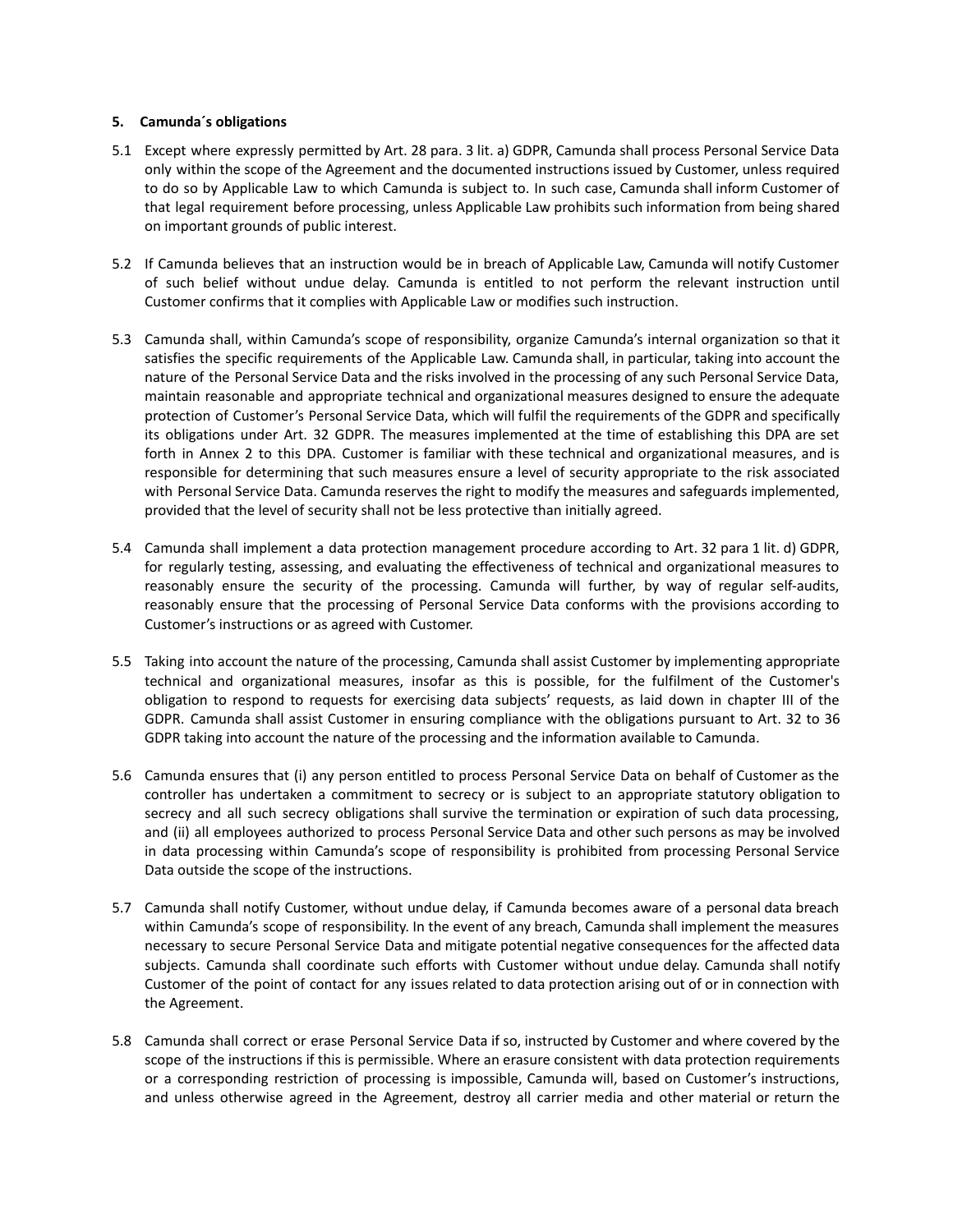same to Customer in compliance with data protection requirements. In specific cases designated by Customer, such Personal Service Data will be stored or handed over. The associated remuneration and protective measures shall be agreed upon separately, unless already agreed upon in the Agreement.

- 5.9 Camunda shall, upon termination of the data processing and upon Customer's instruction, return all Personal Service Data, carrier media and other materials to Customer or delete the same. In case of testing and discarded material, no instruction shall be required.
- 5.10 Customer shall bear any extra cost caused by deviating requirements in returning or deleting data.
- 5.11 Where a data subject asserts any claims against Customer in accordance with Art. 82 GDPR, Camunda will support Customer in defending against such claims to the extent they arise in connection with the processing of Personal Service Data by Camunda within the scope of this DPA only, and to the extent this is possible. Camunda reserves the right to a reasonable compensation for such support.

#### **6. Customer's obligations**

- 6.1 Customer shall notify Camunda in sufficient detail and without undue delay of any defect or irregularity detected by Customer in Camunda's provision of the Software or the Services concerning data protection.
- 6.2 Section 5.11 of this DPA shall apply, mutatis mutandis, to claims asserted by data subjects against Camunda in accordance with Art. 82 GDPR.
- 6.3 Customer shall notify Camunda of the point of contact for any issues related to data protection arising out of or in connection with the Agreement.
- 6.4 Customer shall notify Camunda in writing of the names of the persons who are entitled to issue instructions to Camunda. Unless otherwise specified at a later date, the point of contact designated in the Agreement or during the onboarding process shall be entitled to issue instructions. If no point of contact has been designated, the managing directors and designated Data Protection Officer of the Customer shall be entitled to issue instructions to Camunda.

#### **7. Enquiries by data subjects**

Where a data subject asserts claims for rectification, erasure (deletion), restriction (blocking), transmission or access against Camunda, and where Camunda is able to correlate the data subject to Customer based on the information provided by the data subject, Camunda shall refer such data subject to Customer. Camunda shall forward the data subject's claim to Customer without undue delay. Camunda shall support Customer, to a reasonable extent and at Customer's expense, and based upon Customer's instructions. Camunda shall not be liable in cases where Customer fails to respond to the data subject's request or fails to do so correctly and/or in a timely manner.

#### **8. Options for documentation and audits**

- 8.1 Camunda shall document and make available to Customer all information necessary to demonstrate compliance with the obligations laid down in this DPA. Customer shall have the right to assess Camunda's compliance with the obligations agreed upon in this DPA by appropriate measures.
- 8.2 Where, in individual cases, audits and inspections by Customer or an auditor appointed by Customer are required at Camunda's working premises and allowable under applicable law to determine Camunda's compliance with this DPA, to the extent that such information is within Camunda's control and Camunda is not precluded from disclosing it by applicable law, a duty of confidentiality, or any other obligation owed to a third party, such audits and inspections will be conducted during regular business hours, and without interfering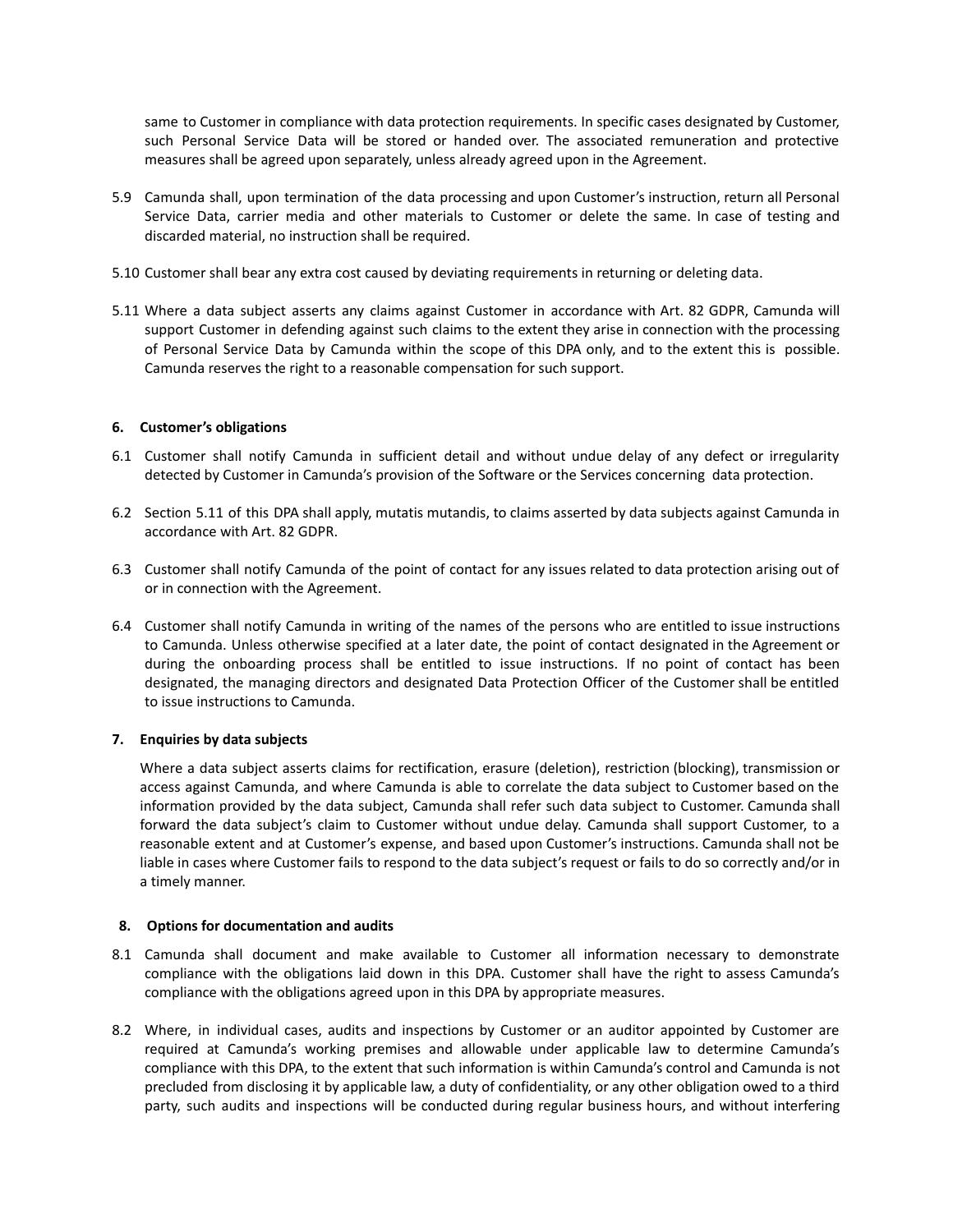with Camunda's operations and upon prior notice of at least 30 days. Camunda shall be entitled to reject auditors that (i) are competitors of Camunda, (ii) are not sufficiently qualified to conduct such an audit, or (iii) are not independent. At least one employee of Camunda may accompany the auditors at any time. Camunda may memorialize the results of the audit in writing which shall be confirmed by Customer.

- 8.3 Customer hereby consents to the appointment of a competent, independent external auditor by Camunda if Camunda so chooses, provided that Camunda provides a copy of the audit report to Customer.
- 8.4 Camunda may also determine that any audits and inspections require the execution of a confidentiality undertaking protecting the data of other customers and the confidentiality of the technical and organizational measures and safeguards implemented. In this case, execution of such a confidentiality undertaking will be a prerequisite for any audit or inspection.
- 8.5 Camunda reserves the right to charge a reasonable fee for Camunda's support in conducting inspections based on Camunda's reasonable costs. Camunda's time and effort for such inspections shall be limited to one day per calendar year, unless agreed upon otherwise.
- 8.6 Where a data protection supervisory authority or another supervisory authority with statutory competence for Customer conducts an inspection, Section 7.2 of this DPA above shall apply mutatis mutandis. The execution of a confidentiality undertaking shall not be required if such supervisory authority is subject to professional or statutory confidentiality obligations the breach of which is sanctionable under the applicable criminal code.
- 8.7 Camunda shall audit its Sub-processors (as defined below) on a regular basis and will upon Customer's request confirm their compliance with Applicable Law and the obligations set upon the Sub-processors according to the data processing agreement concluded with them. If Customer provides reasoned, adequately detailed justifications for further audits and Camunda (acting reasonably) considers such justifications to be valid, Customer may instruct Camunda to conduct further audits, which Camunda will conduct to the extent permitted.

## **9. Sub-processor**

- 9.2 Camunda shall conclude with such Sub-processors the contractual instruments necessary to ensure an appropriate level of data protection and information security in accordance with Art. 28 para. 4 GDPR. Where Camunda commissions Sub-processors, Camunda is responsible for ensuring that every Sub-processor is subject to obligations regarding the processing of Personal Data that are no less protective than those to which Camunda is subject under this DPA.
- 9.3 If Camunda intends to instruct additional Sub-processors in the future, Camunda will notify Customer thereof in writing (email to the email address(es) provided in accordance with Section 5.3 of this DPA shall be sufficient) and will give Customer the opportunity to object to the engagement of the new Sub-processor within 10 business days after being notified. The objection must be based on reasonable grounds (e.g. if Customer proves that Sub-processor does not act in compliance with this DPA and the Applicable Law and, therefore, significant risks for the protection of its Personal Data exist at the Sub-processor). If Camunda and Customer are unable to resolve such an objection, either Party may terminate the Agreement by providing written notice to the other Party. Customer shall not be entitled to any refund of Fees unless the objection is based on justified reasons of non-compliance with Applicable Law, in which case it is entitled to receive a pro-rata refund of any Fees paid.
- 9.4 If Customer does not object to the engagement of a third party in accordance with this Section within 10 business days after notice is given by Camunda, the Sub-processor shall be deemed a Sub-processor to which Customer consented for the purposes of this DPA.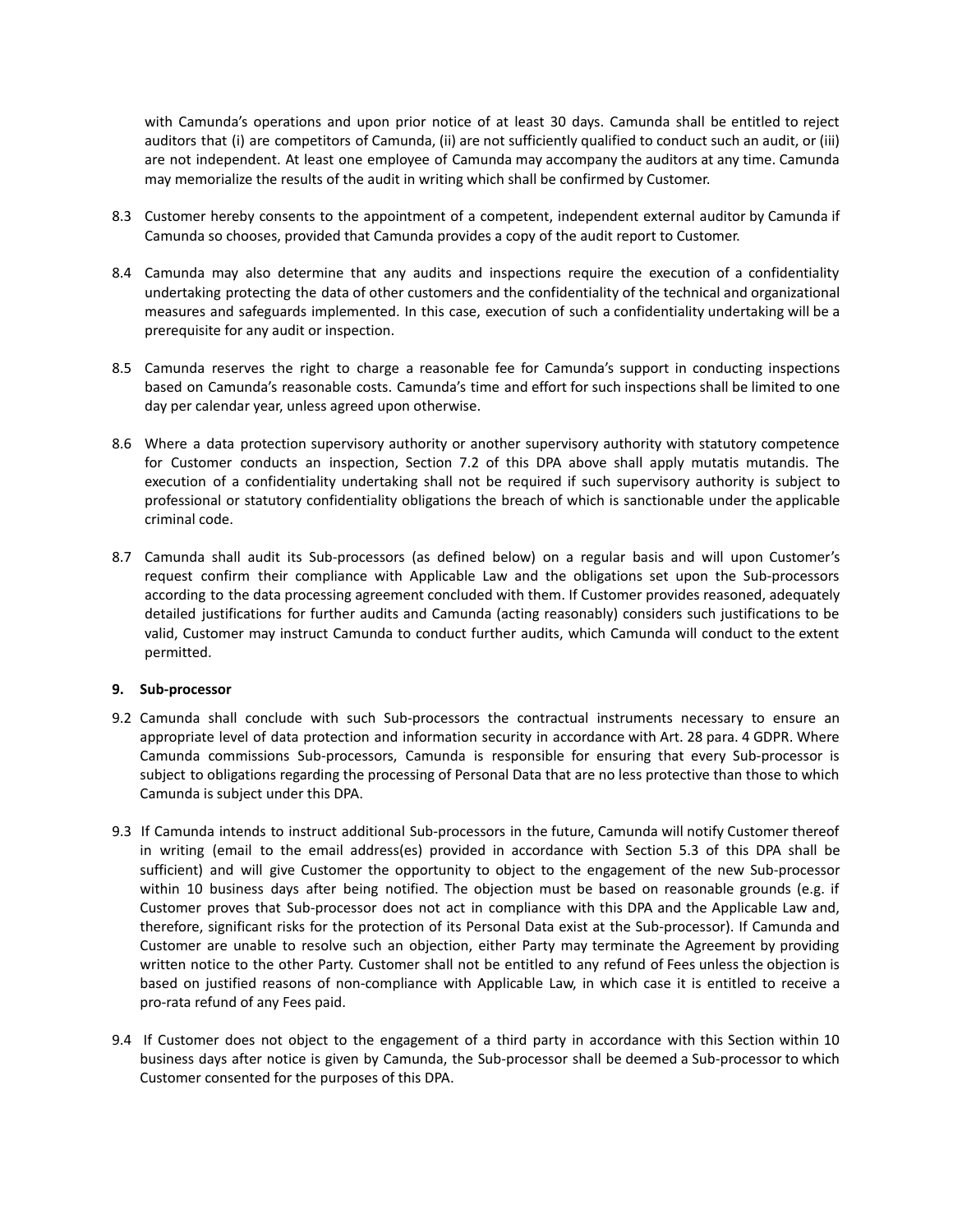- 9.5 Where a Sub-processor refuses to be bound by the same data protection obligations as the ones under this DPA, Customer may consent to such other terms whereby such consent shall not be unreasonably withheld if, upon request of the Customer, Camunda can demonstrate Sub-processor's compliance with Applicable Law.
- 9.6 Camunda is entitled to engage a Sub-processor located outside the EEA, the United Kingdom and Switzerland. If so, Camunda shall implement appropriate contractual and technical safeguards to ensure compliance with the requirements under Art. 44 et seq. GDPR on international data transfers. For compliance with international data transfers, Customer authorizes Camunda on its behalf to enter into the SCC. Camunda may amend or replace the SCC by other appropriate safeguards as required under Applicable Law for transfers of Personal Data to third countries once made available by the European Commission or once further guidance about the use of the SCC and accompanying supplementary measures becomes available. Camunda will conduct a transfer impact assessment prior to the engagement of any new Sub-processor located outside the EEA, the United Kingdom and Switzerland.
- 9.7 For the Services provided by Camunda and its Sub-processors, Customer may be able to select between several data centers worldwide (e.g. within the EEA, the United Kingdom, the United States of America or other countries). If an outside the EEA location is selected, Customer is solely liable for compliance with Applicable Law in relation to the international transfer of personal data.

#### **10. SCC**

If Customer is a Controller located outside the EEA, enters into this Agreement including a DPA with Camunda Services GmbH, and chooses a data location within the EEA, Camunda and Customer hereby agree that Module 4) of the SCC (Controller to Processor) apply and Camunda shall be acting a Data Exporter and Customer acting as Data Importer within the meaning of the SCC.

#### **11. Safeguards and Support for international data transfers**

Camunda undertakes to provide reasonable support to Customer to ensure compliance with the requirements imposed on the transfer of Personal Data to third countries with respect to data subjects located in the EEA, United Kingdom and Switzerland. Camunda will do so, in particular, by providing information to Customer which is reasonably necessary for Customer to complete a TIA. Customer warrants that it will have successfully completed an appropriate TIA prior to any processing under the DPA if required.

#### **12. Liability and damages**

The provisions on the Parties' liability contained in the Agreement shall apply to any liability relating to data processing, unless otherwise agreed in this DPA.

#### **13. Modifications**

The Parties may modify or supplement this DPA, with notice to the other Party, (i) if required to do so by a supervisory authority or other government or regulatory entity, (ii) if necessary to comply with Applicable Law, (iii) to implement standard contractual clauses laid down by the European Commission or (iv) to adhere to an approved code of conduct or certification mechanism approved or certified pursuant to Art 40, 42 and 43 of the GDPR. The informed Party shall notify the modifying Party if it does not agree to a modification, in which case the informed Party may terminate this DPA and the Agreement with two (2) weeks' prior written notice. Customer shall not be entitled to any refund of Fees unless the objection to the modifications are based on justified reasons of non-compliance with Applicable Law, in which case it is entitled to receive a pro-rata refund of any Fees paid.

#### **14. Obligations to inform, mandatory written form, choice of law**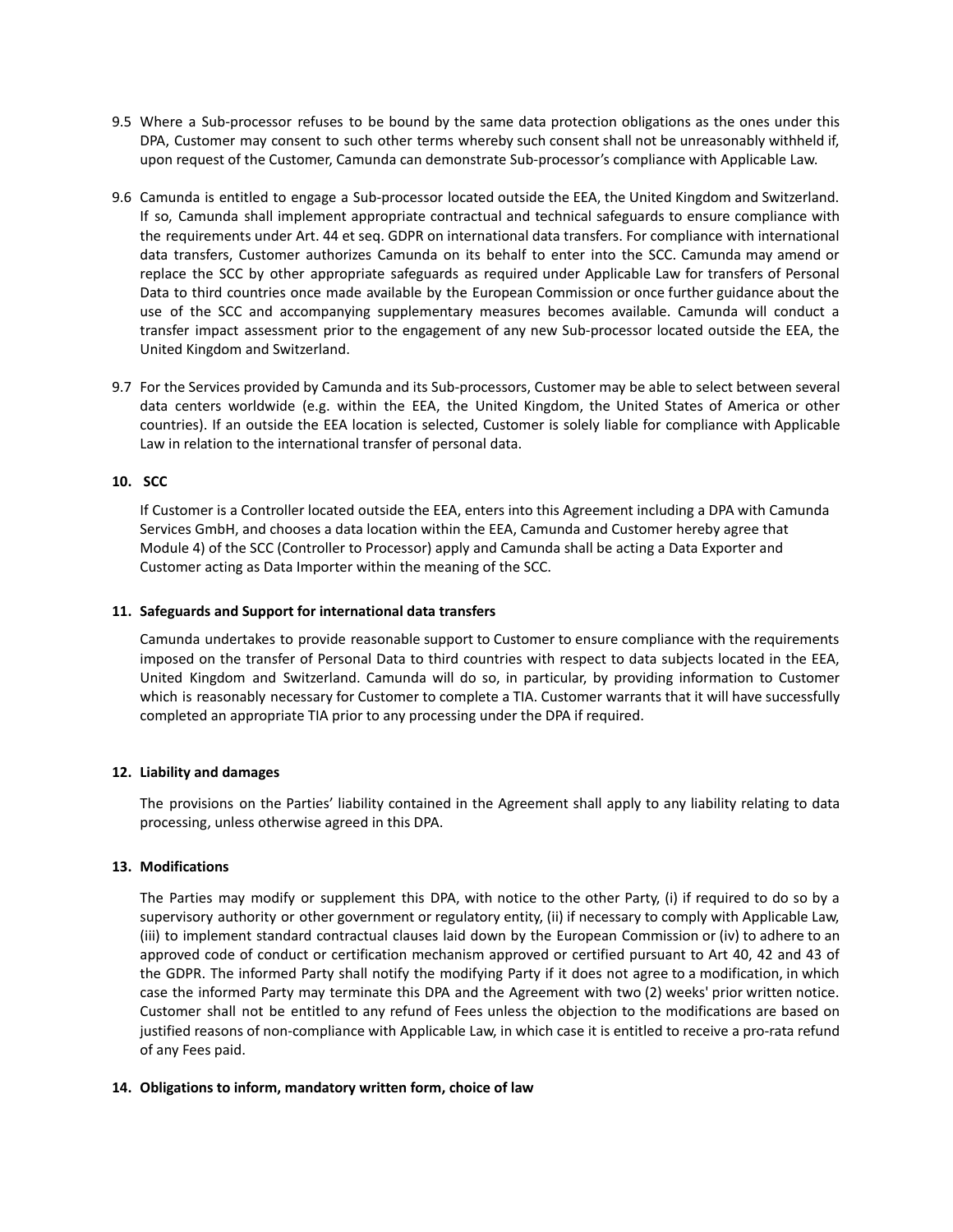- 14.1 Where the Personal Service Data becomes subject to search and seizure, an attachment order, confiscation during bankruptcy or insolvency proceedings, or similar events or measures by Third Parties while in Camunda's control, Camunda shall notify Customer of such action without undue delay. Camunda shall, without undue delay, notify all pertinent Parties in such action that any data affected thereby is in Customer's sole property and area of responsibility, that data is at Customer's sole disposition, and that Customer is the responsible body in the sense of the GDPR.
- 14.2 No modification of this DPA and/or any of its components including, but not limited to, Camunda's representations and warranties, if any – shall be valid and binding unless made in writing or in a machine-readable format (in text form), and furthermore only if such modification expressly states that such modification applies to the regulations of this DPA. The foregoing shall also apply to any waiver or modification of this mandatory written form.
- 14.3 In case of any conflict, the data protection regulations of this DPA shall take precedence over the provisions of the Agreement. Where individual regulations of this DPA are invalid or unenforceable, the validity and enforceability of the other provisions of this DPA shall not be affected.
- 14.4 This DPA is governed by the laws of the Federal Republic of Germany and the place of jurisdiction shall be Berlin unless and to the extent required otherwise by applicable data protection and privacy laws.

| Camunda    | <b>Customer</b> |
|------------|-----------------|
|            |                 |
|            |                 |
|            |                 |
| Signature: | Signature:      |
|            |                 |
| Name:      | Name:           |
|            |                 |
| Date:      | Date:           |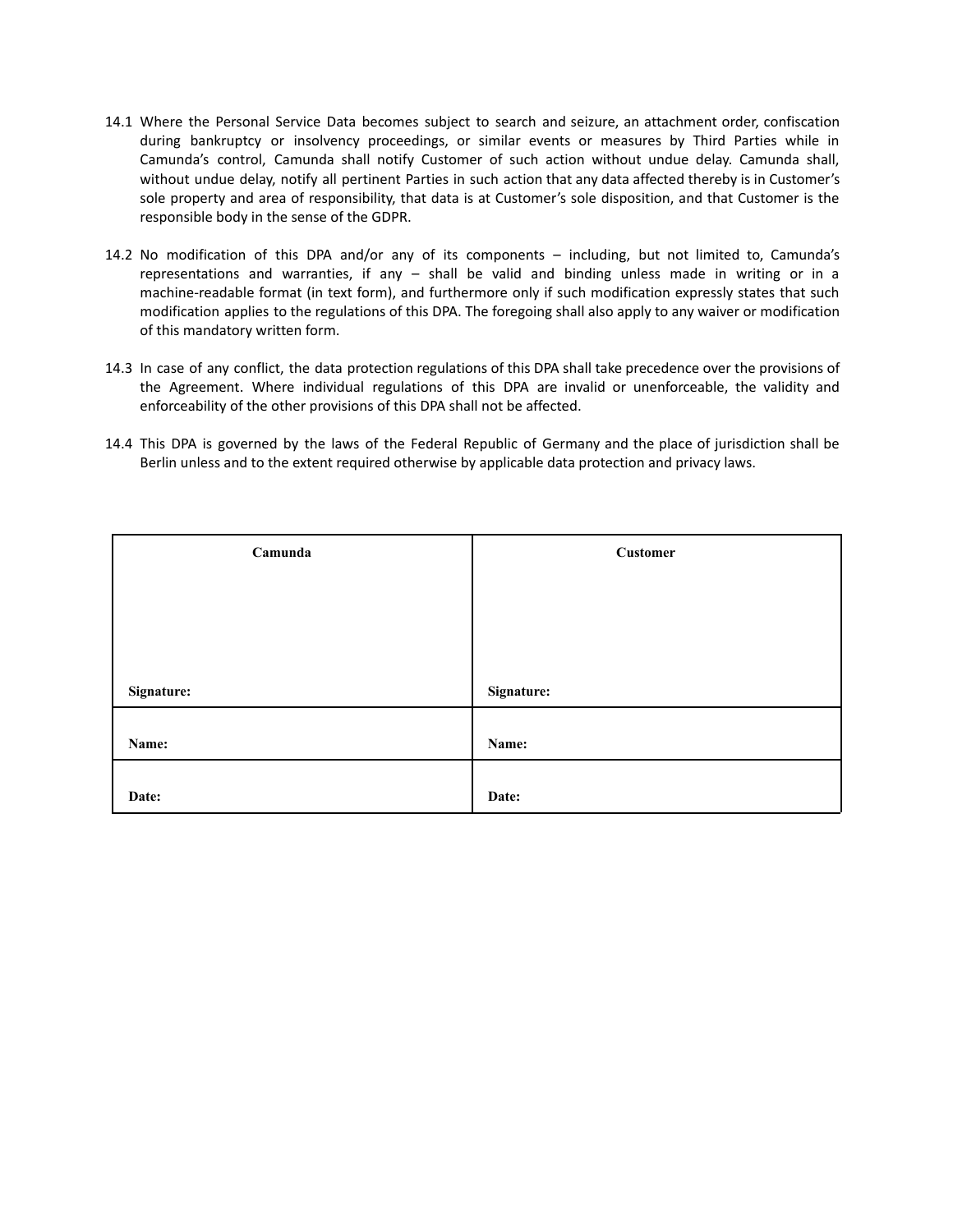# **Appendix 1 – Specifications of the Processing**

## 1. Types of personal data

Personal Data being processed by Camunda on behalf of Customer could contain the types of Personal Data that Customers provide in process instances of their automated processes, including but not limited to personal data, that Customers store in order to bring about decisions in the respective process instances. Examples could include risk classification, references to personal data in third-party systems, identity data, contact details, professional data, meta data (i.e. data containing information on characteristics of other data) and purchase data.

## 2. Categories of data subjects

Personal Data being processed by Camunda on behalf of Customer could refer to any category of data subject that Customers provide in process instances of their automated processes, including but not limited to Customer's customers and potential customers, employees, suppliers and other Customer contacts.

## 3. Data Exporter

Customer is the Data Exporter.

## 4. Data Importer

Camunda is the Data Importer, an online service provider that offers process automation services through its SaaS Platform.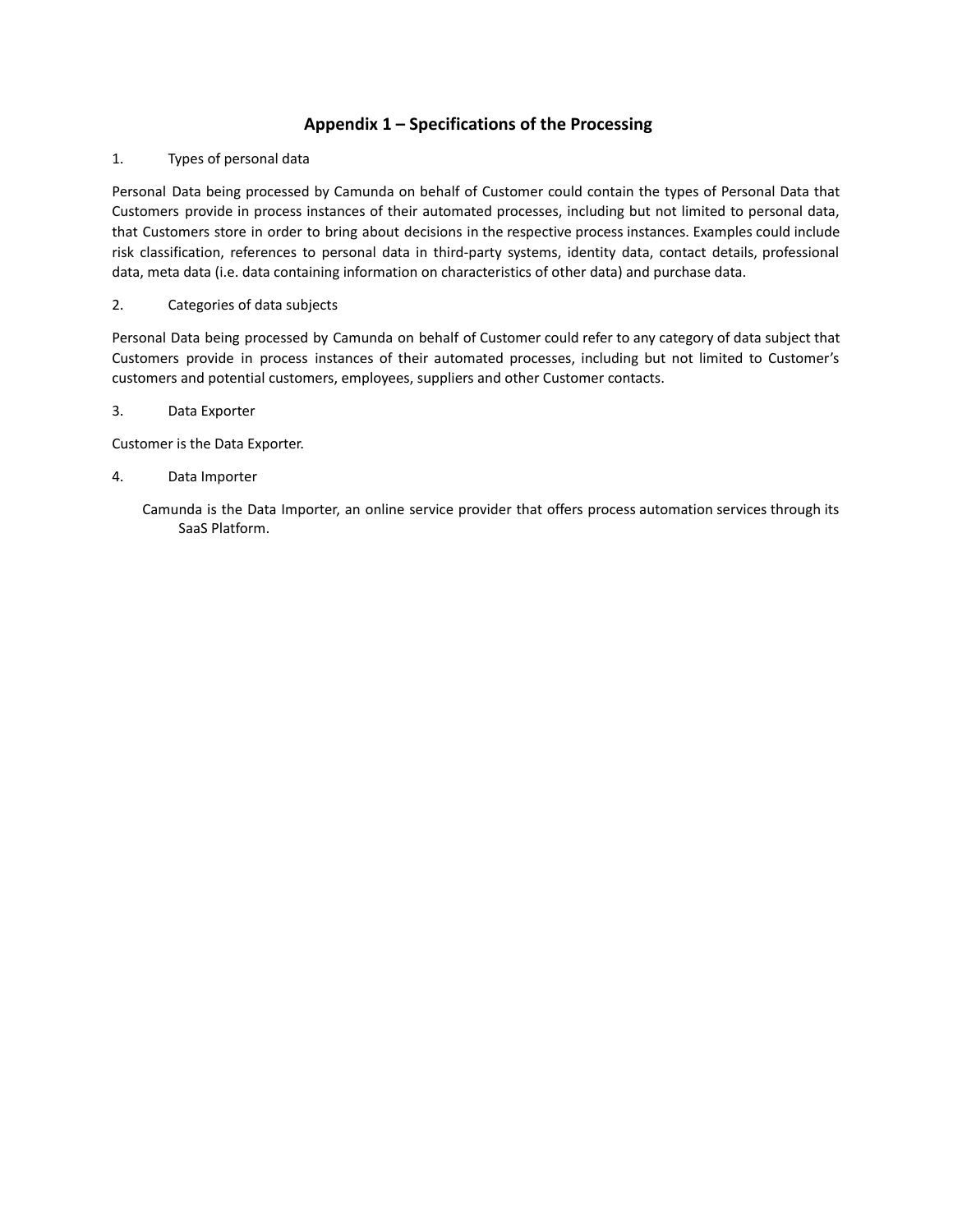## **Appendix 2 - Technical and Organizational Measures**

- 1. Pseudonymization (Art.32 para. 1 lit. a) GDPR; Art. 25 para. 1 GDPR) (Measures suited to ensure the Personal Service Data cannot be associated with a specific Data Subject without the assistance of additional information, provided that this additional information is stored separately, and is subject to appropriate technical and organizational measures):
	- For support tickets no Personal Service Data is required by Camunda; Customer may pseudonymize his Personal Service Data before sending it to the support team.
- 2. Confidentiality, Integrity, Availability and Resilience (Art. 32 para. 1 lit. a) GDPR; Art. 25 para. 1 GDPR)
	- **a.** Confidentiality (Art. 32 para. 1 lit. b) GDPR)
	- Physical Access Control (Measures to prevent unauthorised access to data processing equipment with which Personal Service Data may be processed and used):
		- No unauthorized access to Personal Service Data Processing Facilities, e.g.: magnetic or chip cards, keys, electronic door openers, facility security services and/or entrance security staff, alarm systems, video/CCTV Systems.
		- An effective and documented procedure exists to assign, alter and withdraw access rights, incl. the return of the means of access.
		- Visitors in security zones are accompanied by authorised staff
		- Data related to support inquiries is currently stored at a data center in Frankfurt, Germany [\(https://www.leaseweb.com/de/node/3377\)](https://www.leaseweb.com/de/node/3377) operated by Camunda.
		- Camunda Platform SaaS is hosted at an external cloud service provider (currently Google Cloud Platform), with whom Camunda has a data processing agreement in place.
	- Electronic Access Control (Measures to prevent unauthorized use of data processing systems):
		- Access is secured via a firewall, with strong encryption and by two-factor authentication mechanisms.
		- Secure passwords are used and default passwords of systems and applications are changed as a matter of principle. Their structure and handling is in accordance with a documented password guideline.
		- An effective and documented access control policy exists.
		- The access control policy is assessed at least once per year.
		- All staff are instructed to lock their workplaces when they leave them. Workplaces are configured with an automatic lock as standard.
		- The access control policy defines the issuance and withdrawal of access rights, as well as their approval for internal and external staff.
	- Internal Access Control (Measures ensuring that authorized persons only have access to the Personal Service Data covered by their access authorization, and that prevent unauthorized reading, alteration or erasure during processing, use and storage):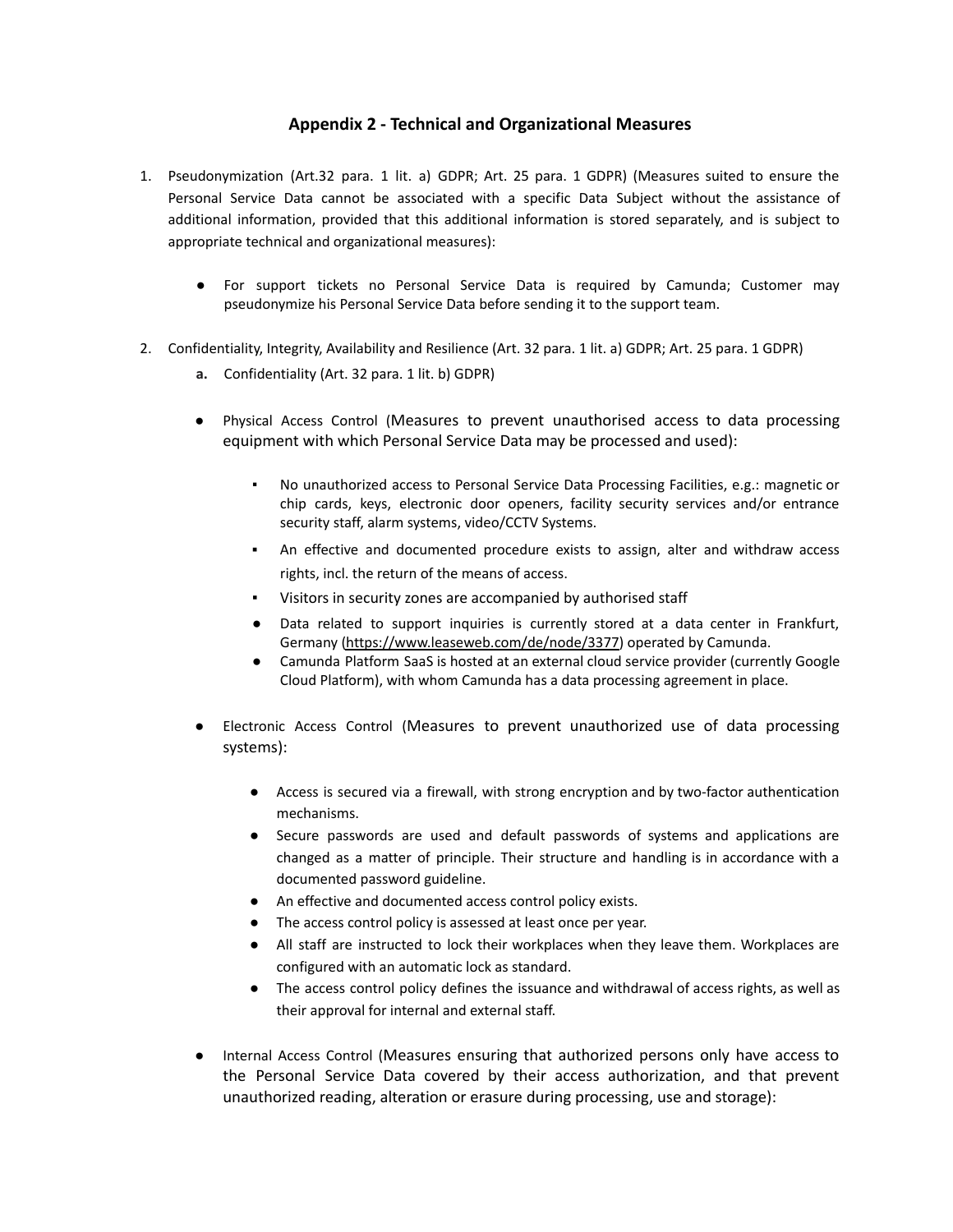- Release of Personal Service Data only to authorized persons, including allocation of differentiated access rights and roles.
- Access rights are adjusted if the tasks carried out in the business processes change and/or are withdrawn if they are no longer needed.
- **b.** Integrity (Art. 32 para. 1 lit. b) GDPR)
- Data Transfer Control (Measures that prevent unauthorized reading, alteration or erasure during processing, use and storage of Personal Service Data during electronic transfer, storage on data media or during transportation):
	- Use of adequate encryption technologies
	- No physical transport of the Personal Service Data (e.g. via data carriers)
	- Use of adequate firewall, VPN and encryption technologies to protect the gateways and pipelines through which the Personal Service Data travels.
- Data Entry Control (Measures that are suited to verify whether any by whom Personal Service Data been entered into, altered in or removed from data processing systems):
	- Plausibility is guaranteed via the Login functions of the Camunda Platform SaaS.
	- Log systems and logging information are protected against unauthorised access, alteration and erasure, and are regularly evaluated.
	- The clocks of all critical systems are synchronised using a reliable, agreed time server.
- Order Control (Measures that are suited for ensuring that the commissioned processing of personal data complies with the guidelines of the contracting Party):
	- Camunda has data processing agreements with the sub-processors who process Personal Service Data on Camunda's behalf in place.
	- External service-providers are evaluated before being contracted.
- Separation rule (Measures that are suited for ensuring that data that has been collected for different purposes can be kept separate during processing):
	- Access to Personal Service Data is separated through application security for the appropriate Customers.
	- Personal Service Data that have been collected for different purposes are kept apart in such a way (physically or logically) that they are separated, processed, stored and erased in a manner appropriate to the purpose.
	- Development, testing and production environments are separated.
- **c.** Availability and Resilience (Art. 32 para. 1 lit. b) GDPR) (Measures to prevent accidental or willful destruction or loss):
	- Camunda uses redundant power supplies and independent power generators in data centres and monitors availability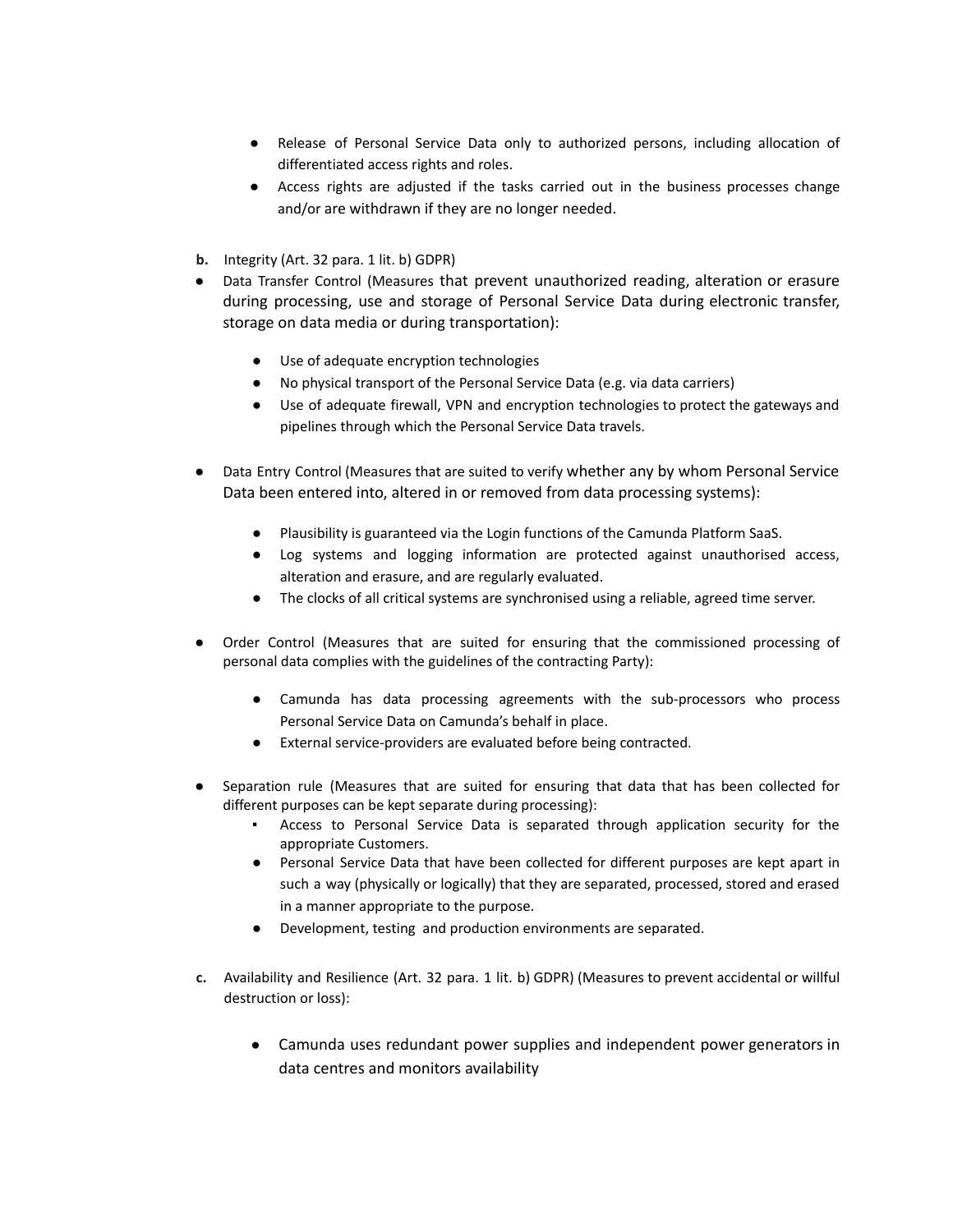- All Personal Service Data processed by Camunda Platform Saas is stored on servers from our Cloud Service Provider (currently Google Cloud Platform)
	- High availability via redundant servers can be determined by Customer.
- **d.** Incident-response-management (Measures suited to ensure that data breaches are recognised and reported quickly):
	- A process has been established which ensures that security incidents are identified, assessed and dealt with appropriately.
	- Escalation procedures and organisational interfaces are defined with all relevant parties, including the data protection officer.
	- Staff who are responsible for the management of IT systems/applications are trained to recognise, classify and report security incidents.
	- A process has been established which ensures information security for all critical business processes, even during a crisis or catastrophe.
	- Processes and responsibilities have been defined in case of an emergency or crisis, and appropriate tests are held.
- e. Regular testing, assessment and evaluation processes (Art. 32 Paragraph 1 Point d) GDPR) (Measures guaranteeing that the data protection requirements are implemented):
	- Relevant staff are trained and familiarised with data protection and placed under an appropriate obligation.
	- The IT operation procedures (e.g. user management, backup, network management) are comprehensibly documented, regularly checked and altered where necessary.
	- Identification, provision and testing of updates are a part of standard operation.
	- Regulations exist for information security and data protection.
	- The regulations for information security and data protection, as well as the security measures, are tested regularly for compliance and effectiveness.